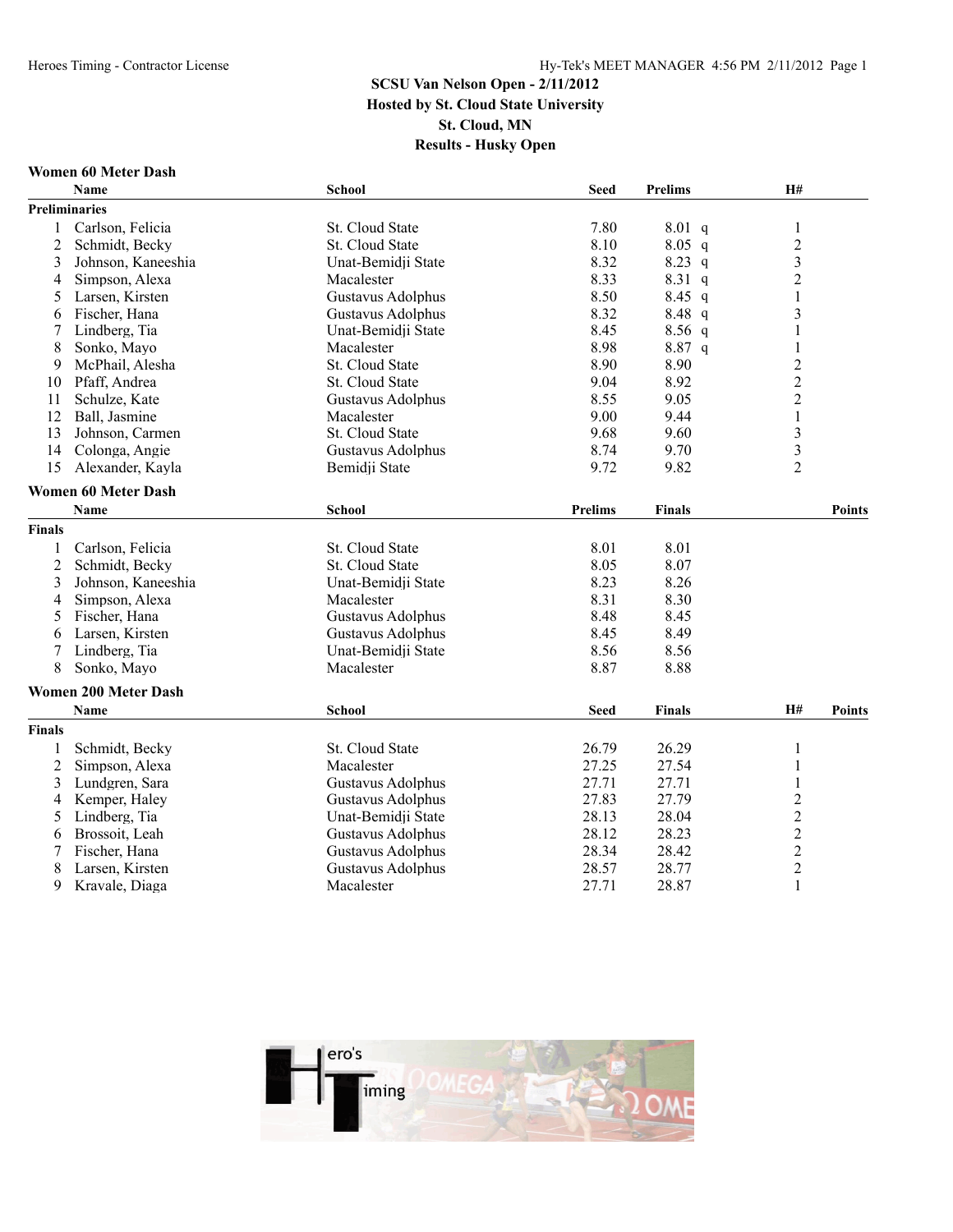|                | Finals  (Women 200 Meter Dash) |                   |             |               |                         |               |
|----------------|--------------------------------|-------------------|-------------|---------------|-------------------------|---------------|
|                | <b>Name</b>                    | <b>School</b>     | <b>Seed</b> | <b>Finals</b> | H#                      | <b>Points</b> |
| 10             | Pfaff, Andrea                  | St. Cloud State   | 29.85       | 29.81         | $\overline{\mathbf{3}}$ |               |
| 11             | Sonko, Mayo                    | Macalester        | 30.76       | 30.33         | $\overline{\mathbf{3}}$ |               |
| 12             | Colonga, Angie                 | Gustavus Adolphus | 29.90       | 31.76         | 3                       |               |
| 13             | Alexander, Kayla               | Bemidji State     | 32.70       | 33.55         | 3                       |               |
|                | <b>Women 400 Meter Dash</b>    |                   |             |               |                         |               |
|                | <b>Name</b>                    | <b>School</b>     | <b>Seed</b> | <b>Finals</b> |                         | <b>Points</b> |
| <b>Finals</b>  |                                |                   |             |               |                         |               |
| 1              | Kemper, Haley                  | Gustavus Adolphus | 1:01.78     | 1:01.92       |                         |               |
| $\overline{2}$ | Witikko, Niila                 | St. Cloud State   | 1:01.62     | 1:02.07       |                         |               |
| 3              | LeFevre-Levy, Marta            | Macalester        | 1:03.00     | 1:02.59       |                         |               |
| 4              | Ohman, Michelle                | Bemidji State     | 1:01.54     | 1:02.78       |                         |               |
| 5              | Diener, Emily                  | Macalester        | 1:05.00     | 1:05.16       |                         |               |
| 6              | Ortiz, Erin                    | Macalester        | 1:05.00     | 1:06.96       |                         |               |
|                | <b>Women 600 Meter Run</b>     |                   |             |               |                         |               |
|                | Name                           | <b>School</b>     | <b>Seed</b> | <b>Finals</b> |                         | <b>Points</b> |
| <b>Finals</b>  |                                |                   |             |               |                         |               |
| 1              | Haupert, MacKenzie             | Bemidji State     | 1:43.15     | 1:44.72       |                         |               |
| 2              | Toner, Caitlin                 | Macalester        | 1:45.20     | 1:49.56       |                         |               |
| 3              | Daly, Erin                     | Macalester        | 1:52.40     | 1:51.51       |                         |               |
| 4              | Payne, Alia                    | Macalester        | 1:59.54     | 1:56.55       |                         |               |
| 5              | Cheney, Alexis                 | Macalester        | 2:00.00     | 2:14.64       |                         |               |
|                | <b>Women 800 Meter Run</b>     |                   |             |               |                         |               |
|                | Name                           | <b>School</b>     | <b>Seed</b> | <b>Finals</b> |                         | <b>Points</b> |
| <b>Finals</b>  |                                |                   |             |               |                         |               |
| 1              | Gibson, Irene                  | Macalester        | 2:22.00     | 2:20.35       |                         |               |
| 2              | Moffatt, Brittney              | St. Cloud State   | 2:20.00     | 2:20.65       |                         |               |
| 3              | Maras, Kirsten                 | Bemidji State     | 2:19.88     | 2:21.10       |                         |               |
| 4              | Kern, Stacey                   | St. Cloud State   | 2:20.00     | 2:23.61       |                         |               |
| 5              | Rubash, Nichelle               | St. Cloud State   |             | 2:26.85       |                         |               |
| 6              | Johnson, Lauren                | St. Cloud State   | 2:22.00     | 2:28.60       |                         |               |
| 7              | Hare, Rebecca                  | Gustavus Adolphus | 2:30.00     | 2:31.02       |                         |               |
| 8              | Liston, Alexis                 | Gustavus Adolphus | 2:33.41     | 2:35.14       |                         |               |
| 9              | Churness, Sara                 | Bemidji State     | 2:40.00     | 2:35.46       |                         |               |
| 10             | Brady, Ellen                   | Macalester        | 2:35.50     | 2:39.61       |                         |               |
| 11             | Larrimore, Skyler              | Macalester        | 2:43.00     | 2:47.35       |                         |               |
| 12             | Meyer, Jessica                 | Bemidji State     | 2:40.00     | 2:47.70       |                         |               |
| 13             | Wiesner, Hannah                | Macalester        | 2:44.00     | 2:49.83       |                         |               |
| 14             | Andersen, Anna                 | Macalester        | 2:56.00     | 2:56.00       |                         |               |

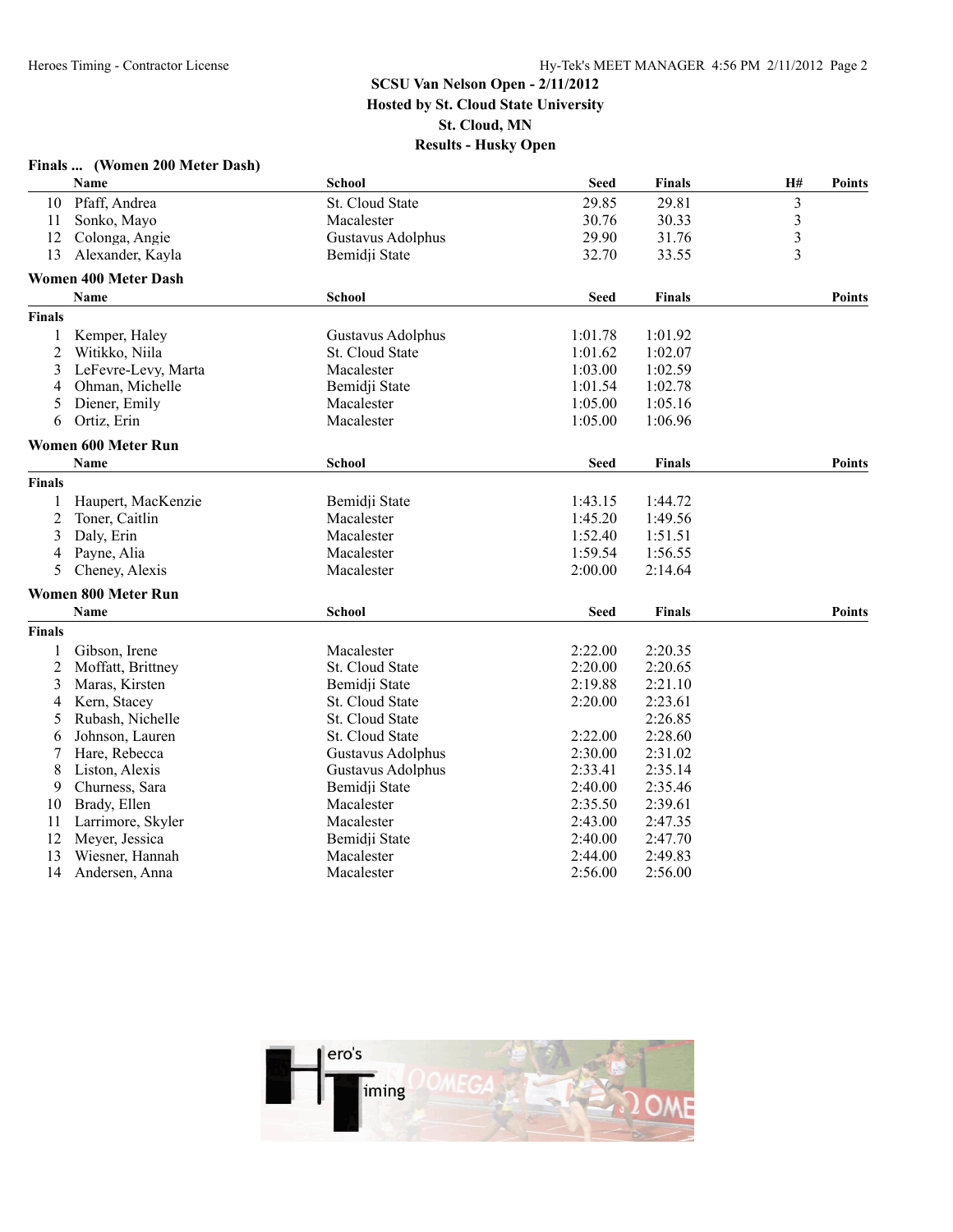#### **Women 1000 Meter Run**

|                | Name                    | <b>School</b>     | <b>Seed</b> | <b>Finals</b> | <b>Points</b> |
|----------------|-------------------------|-------------------|-------------|---------------|---------------|
| <b>Finals</b>  |                         |                   |             |               |               |
| 1              | Larson, Tina            | Bemidji State     | 3:17.63     | 3:14.97       |               |
| $\overline{2}$ | Saunders, Jenna         | Macalester        | 3:15.60     | 3:15.02       |               |
| 3              | Ristau, Natalie         | Gustavus Adolphus | 3:20.00     | 3:21.13       |               |
| 4              | Ball, Nicole            | Gustavus Adolphus | 3:19.00     | 3:24.34       |               |
| 5              | Henckel, Marit          | Gustavus Adolphus | 3:20.00     | 3:30.63       |               |
| 6              | Lasch, Kasey            | Bemidji State     | 3:27.62     | 3:35.59       |               |
| 7              | Bernard, McKenna        | Macalester        | 3:42.50     | 3:51.87       |               |
|                | <b>Women 1 Mile Run</b> |                   |             |               |               |
|                | Name                    | <b>School</b>     | <b>Seed</b> | <b>Finals</b> | <b>Points</b> |
| <b>Finals</b>  |                         |                   |             |               |               |
| 1              | Vaness, Kassie          | St. Cloud State   | 5:07.00     | 5:14.45       |               |
| 2              | Hare, Rebecca           | Gustavus Adolphus | 5:20.57     | 5:22.33       |               |
| 3              | Fermoyle, Caitlin       | Gustavus Adolphus | 5:25.00     | 5:27.17       |               |
| $\overline{4}$ | Reinsma, Rebecca        | St. Cloud State   | 5:27.00     | 5:29.13       |               |
| 5              | Boucher, Tess           | Bemidji State     | 5:44.60     | 5:46.97       |               |
| 6              | Bergstrand, Ann         | Gustavus Adolphus | 5:42.12     | 5:47.36       |               |
| 7              | Lubka, Elana            | Macalester        |             | 6:05.30       |               |
| 8              | Howell, Katy            | Macalester        | 6:00.00     | 6:06.94       |               |
| 9              | Crane, Olivia           | Gustavus Adolphus | 6:00.00     | 6:10.61       |               |
| 10             | Cole, Kayte             | Gustavus Adolphus | 6:10.00     | 6:16.49       |               |
| 11             | Paquin, Emily           | Bemidji State     | 5:55.33     | 6:26.22       |               |
| 12             | Hamilton, Elizabeth     | Macalester        | 7:15.00     | 7:39.05       |               |
|                | Women 3000 Meter Run    |                   |             |               |               |
|                | Name                    | <b>School</b>     | Seed        | <b>Finals</b> | <b>Points</b> |
| <b>Finals</b>  |                         |                   |             |               |               |
| 1              | Hauer, Beth             | Gustavus Adolphus | 11:00.00    | 10:58.67      |               |
| $\overline{c}$ | Eglinton, Andrea        | Gustavus Adolphus | 11:27.02    | 11:19.45      |               |
| 3              | Rostvold, Kim           | Gustavus Adolphus | 11:30.00    | 11:52.36      |               |
| 4              | Nelson, Lauren          | Gustavus Adolphus | 11:54.53    | 12:15.56      |               |
|                | Women 5000 Meter Run    |                   |             |               |               |
|                | <b>Name</b>             | <b>School</b>     | <b>Seed</b> | <b>Finals</b> | <b>Points</b> |
| <b>Finals</b>  |                         |                   |             |               |               |
|                | Schmitz, Anna           | Macalester        |             | 18:53.7h      |               |
| $\overline{2}$ | Kane, Becky             | Macalester        |             | 20:32.92      |               |
| 3              | Leahy, Eliza            | Macalester        |             | 20:44.70      |               |
| 4              | Wiegand, Jana           | Macalester        |             | 21:30.02      |               |
| 5              | Piela, Theresa          | Macalester        |             | 22:06.55      |               |
| 6              | Van Emmerik, Emma       | Macalester        |             | 22:14.79      |               |

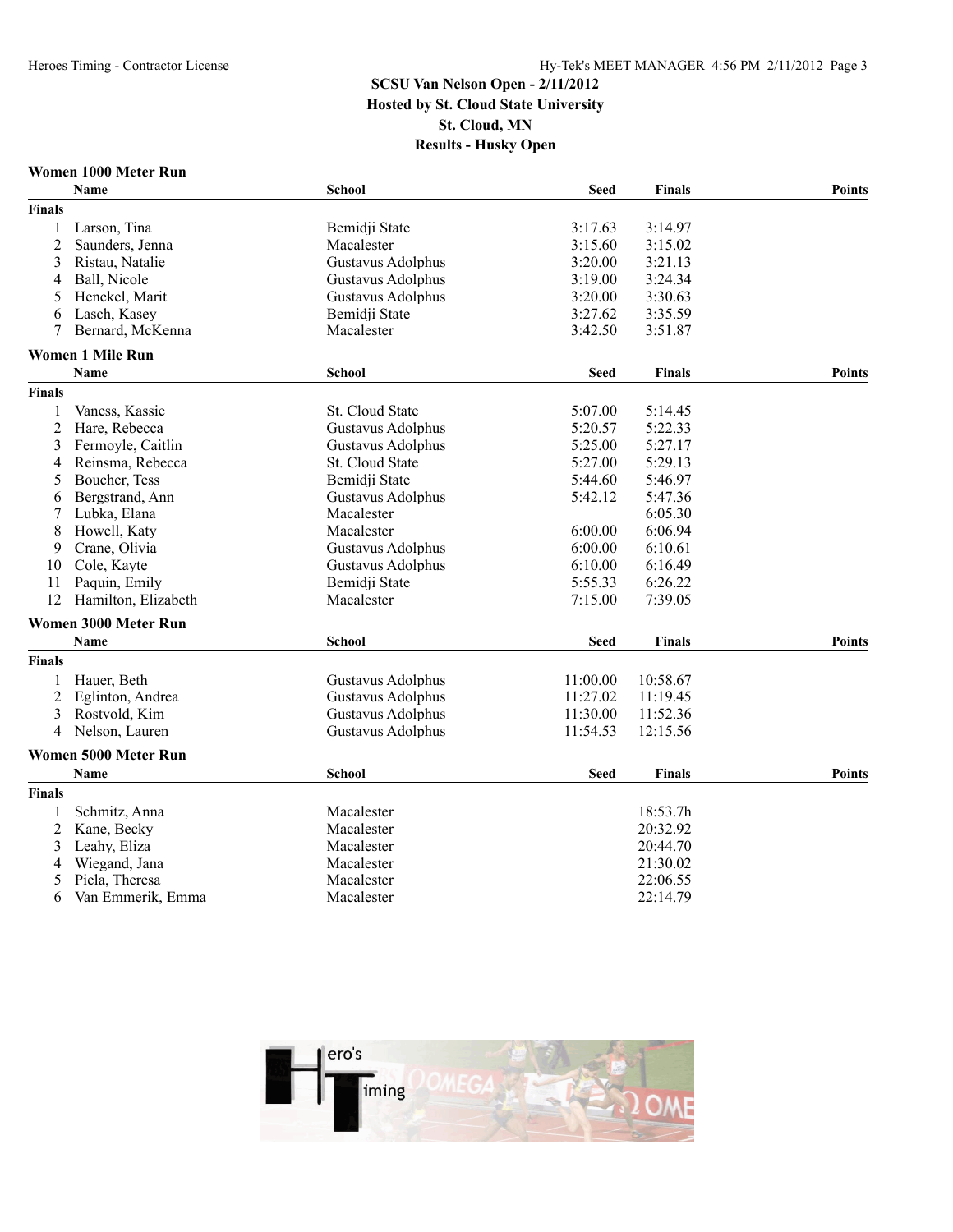#### **Women 60 Meter Hurdles**

|                | <b>Name</b>                    | <b>School</b>            | <b>Seed</b>    | <b>Prelims</b> | H#                      |
|----------------|--------------------------------|--------------------------|----------------|----------------|-------------------------|
|                | <b>Preliminaries</b>           |                          |                |                |                         |
| 1              | Sautbine, Taylor               | Bemidji State            | 9.55           | 9.56 $q$       | 1                       |
| $\overline{c}$ | Bitz, Danielle                 | <b>Team Shower</b>       | 9.75           | 9.77 $q$       | $\overline{c}$          |
| 3              | Syrkin-Nikolau, Judy           | Macalester               | 10.25          | $10.32$ q      | $\mathbf{1}$            |
| 4              | Pfaff, Andrea                  | St. Cloud State          | 10.27          | $10.62$ q      | $\mathbf{1}$            |
| 5              | Schulze, Kate                  | Gustavus Adolphus        | 10.58          | $10.70$ q      | $\overline{c}$          |
| 6              | Roelofs, Erica                 | Gustavus Adolphus        | 10.40          | $10.71$ q      | $\overline{c}$          |
|                | Carpenter, Simone              | Macalester               | 11.17          | 11.20 q        | $\mathbf{1}$            |
| 8              | Ball, Jasmine                  | Macalester               |                | $11.24$ q      | $\overline{\mathbf{c}}$ |
| 9              | O'Neill, Kelly                 | Gustavus Adolphus        | 11.61          | 12.00          | $\overline{2}$          |
|                | <b>Women 60 Meter Hurdles</b>  |                          |                |                |                         |
|                | <b>Name</b>                    | <b>School</b>            | <b>Prelims</b> | <b>Finals</b>  | <b>Points</b>           |
| <b>Finals</b>  |                                |                          |                |                |                         |
| 1              | Sautbine, Taylor               | Bemidji State            | 9.56           | 9.58           |                         |
| $\overline{2}$ | Bitz, Danielle                 | <b>Team Shower</b>       | 9.77           | 9.89           |                         |
| 3              | Syrkin-Nikolau, Judy           | Macalester               | 10.32          | 10.17          |                         |
| 4              | Pfaff, Andrea                  | <b>St. Cloud State</b>   | 10.62          | 10.51          |                         |
| 5              | Roelofs, Erica                 | <b>Gustavus Adolphus</b> | 10.71          | 10.60          |                         |
| 6              | Schulze, Kate                  | Gustavus Adolphus        | 10.70          | 10.92          |                         |
| 7              | Ball, Jasmine                  | Macalester               | 11.24          | 11.28          |                         |
|                | <b>Women 4x400 Meter Relay</b> |                          |                |                |                         |
|                | <b>Team</b>                    | Relay                    | <b>Seed</b>    | <b>Finals</b>  | <b>Points</b>           |
| <b>Finals</b>  |                                |                          |                |                |                         |
| 1              | Gustavus Adolphus              | A                        | 4:11.40        | 4:10.92        |                         |
| $\overline{c}$ | Bemidji State                  | $\mathbf{A}$             | 4:10.88        | 4:11.33        |                         |
| 3              | Macalester                     | A                        | 4:12.00        | 4:11.71        |                         |
| 4              | St. Cloud State                | A                        | 4:12.00        | 4:12.11        |                         |
| 5              | Macalester                     | $\mathcal{C}$            | 4:42.00        | 4:36.67        |                         |
| 6              | Bemidji State                  | B                        | 4:27.33        | 4:46.53        |                         |
|                | <b>Women High Jump</b>         |                          |                |                |                         |
|                | <b>Name</b>                    | <b>School</b>            | <b>Finals</b>  |                | <b>Points</b>           |
| <b>Finals</b>  |                                |                          |                |                |                         |
| 1              | Luhmann, Danielle              | Team Shower              | 1.62m          | 5-03.75        |                         |
| 2              | Thompson, Bethany              | Bemidji State            | 1.47m          | 4-09.75        |                         |
| 3              | Roelofs, Erica                 | Gustavus Adolphus        | 1.42m          | 4-07.75        |                         |
| 3              | Wold, Danielle                 | Bemidji State            | 1.42m          | 4-07.75        |                         |
| 5              | Colonga, Angie                 | Gustavus Adolphus        | 1.42m          | 4-07.75        |                         |
| 6              | O'Neill, Kelly                 | <b>Gustavus Adolphus</b> | 1.42m          | 4-07.75        |                         |
| 7              | Lundgren, Sara                 | Gustavus Adolphus        | 1.37m          | $4 - 06.00$    |                         |

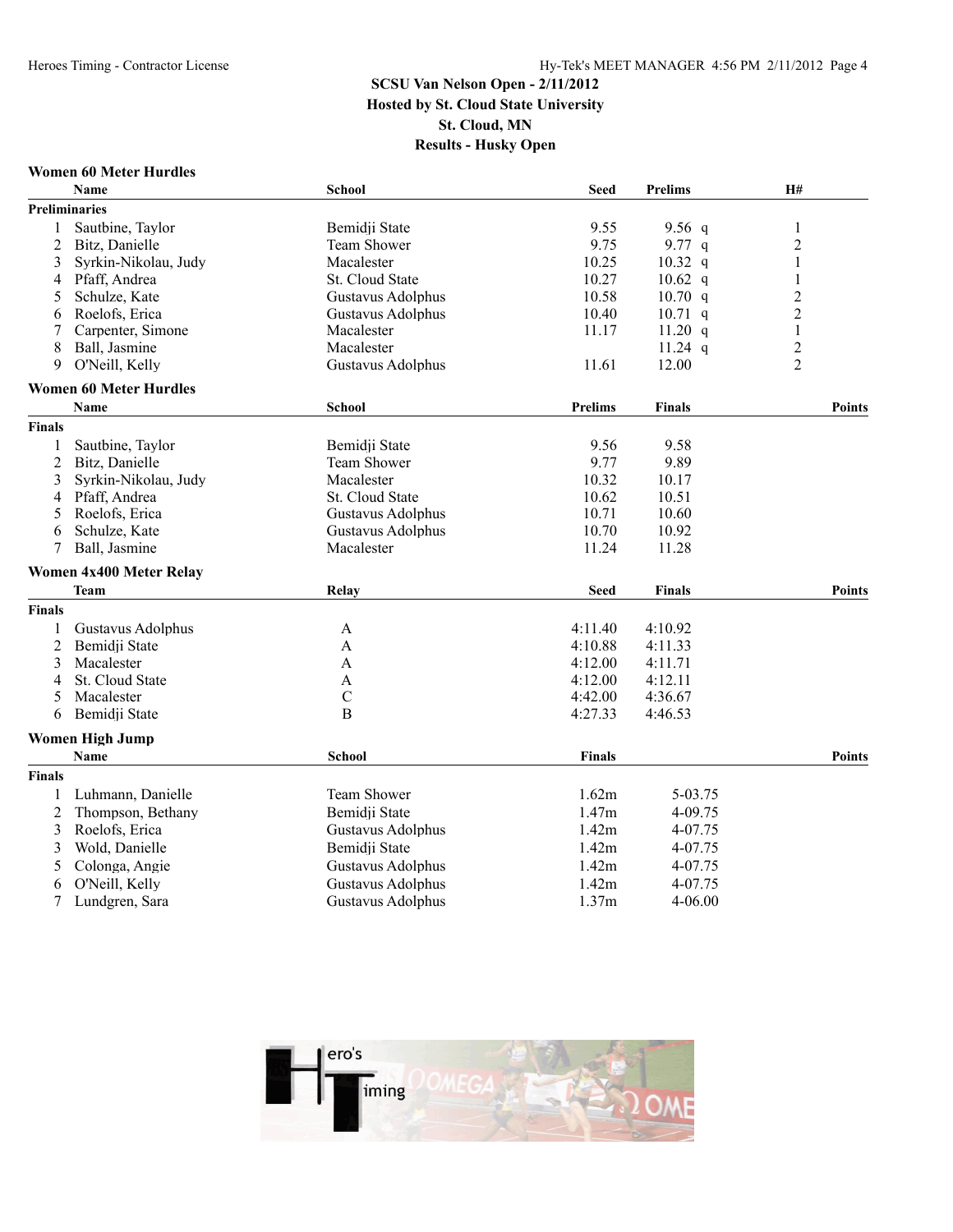|                | Finals  (Women High Jump)        |                          |                   |              |               |
|----------------|----------------------------------|--------------------------|-------------------|--------------|---------------|
|                | Name                             | School                   | Finals            |              | <b>Points</b> |
|                | Quast, Caitlyn                   | Bemidji State            | <b>NH</b>         |              |               |
|                | <b>Women Pole Vault</b>          |                          |                   |              |               |
|                | <b>Name</b>                      | <b>School</b>            | Finals            |              | <b>Points</b> |
| <b>Finals</b>  |                                  |                          |                   |              |               |
| $\mathbf{1}$   | Hensel, Jen                      | Team Shower              | 3.55m             | 11-07.75     |               |
| $\overline{2}$ | Bowers, Aubrie                   | Minnesota State          | 3.55m             | 11-07.75     |               |
| 3              | Schuneman, Laura                 | Minnesota State          | 3.40m             | 11-01.75     |               |
| 4              | McPhail, Alesha                  | <b>St. Cloud State</b>   | 3.25m             | 10-08.00     |               |
| 5              | Flandrick, Christina             | St. Cloud State          | 3.25m             | 10-08.00     |               |
| 6              | Hoffman, Holly                   | Gustavus Adolphus        | 3.10m             | 10-02.00     |               |
| 7              | Stocker, Lisa                    | Minnesota State          | 3.10 <sub>m</sub> | 10-02.00     |               |
| 8              | Chopp, Laura                     | Minnesota State          | 2.95m             | 9-08.00      |               |
| 9              | Borwege, Chelsea                 | Bemidji State            | 2.80m             | 9-02.25      |               |
| 10             | Johnson, Carmen                  | St. Cloud State          | 2.65m             | 8-08.25      |               |
| 11             | Henckel, Marit                   | Gustavus Adolphus        | 2.65m             | 8-08.25      |               |
| 12             | Quast, Caitlyn                   | Bemidji State            | 2.35m             | 7-08.50      |               |
|                | <b>Women Long Jump</b>           |                          |                   |              |               |
|                | <b>Name</b>                      | <b>School</b>            | <b>Finals</b>     |              | <b>Points</b> |
| <b>Finals</b>  |                                  |                          |                   |              |               |
| 1              | Schmidt, Becky                   | St. Cloud State          | 5.34m             | 17-06.25     |               |
| $\overline{c}$ | Johnson, Kaneeshia               | Unat-Bemidji State       | 5.23m             | 17-02.00     |               |
| 3              | Lundgren, Sara                   | Gustavus Adolphus        | 4.78m             | 15-08.25     |               |
| 4              | Roelofs, Erica                   | <b>Gustavus Adolphus</b> | 4.66m             | 15-03.50     |               |
| 5              | Brossoit, Leah                   | Gustavus Adolphus        | 4.59m             | 15-00.75     |               |
| 6              | Colonga, Angie                   | Gustavus Adolphus        | 4.18m             | 13-08.75     |               |
| 7              | TeBrake, Lauren                  | Gustavus Adolphus        | 4.13m             | 13-06.75     |               |
| 8              | Alexander, Kayla                 | Bemidji State            | 3.86m             | 12-08.00     |               |
| 9              | Rochat, Kate                     | Macalester               | 3.64m             | $11 - 11.50$ |               |
|                |                                  |                          |                   |              |               |
|                | <b>Women Triple Jump</b><br>Name | <b>School</b>            | Finals            |              | <b>Points</b> |
| <b>Finals</b>  |                                  |                          |                   |              |               |
| 1              | Rochat, Kate                     | Macalester               | 10.38m            | 34-00.75     |               |
| $\overline{2}$ | Brossoit, Leah                   | Gustavus Adolphus        | 9.96m             | 32-08.25     |               |
| 3              | Johnson, Kaneeshia               | Unat-Bemidji State       | 9.76m             | 32-00.25     |               |
|                |                                  |                          |                   |              |               |
|                | <b>Women Shot Put</b>            |                          |                   |              |               |
|                | Name                             | <b>School</b>            | <b>Finals</b>     |              | Points        |
| <b>Finals</b>  |                                  |                          |                   |              |               |
|                | Kitzman, Rebecca                 | St. Cloud State          | 13.62m            | 44-08.25     |               |
| $\overline{2}$ | Kunkel, Amanda                   | <b>Team Shower</b>       | 13.40m            | 43-11.75     |               |

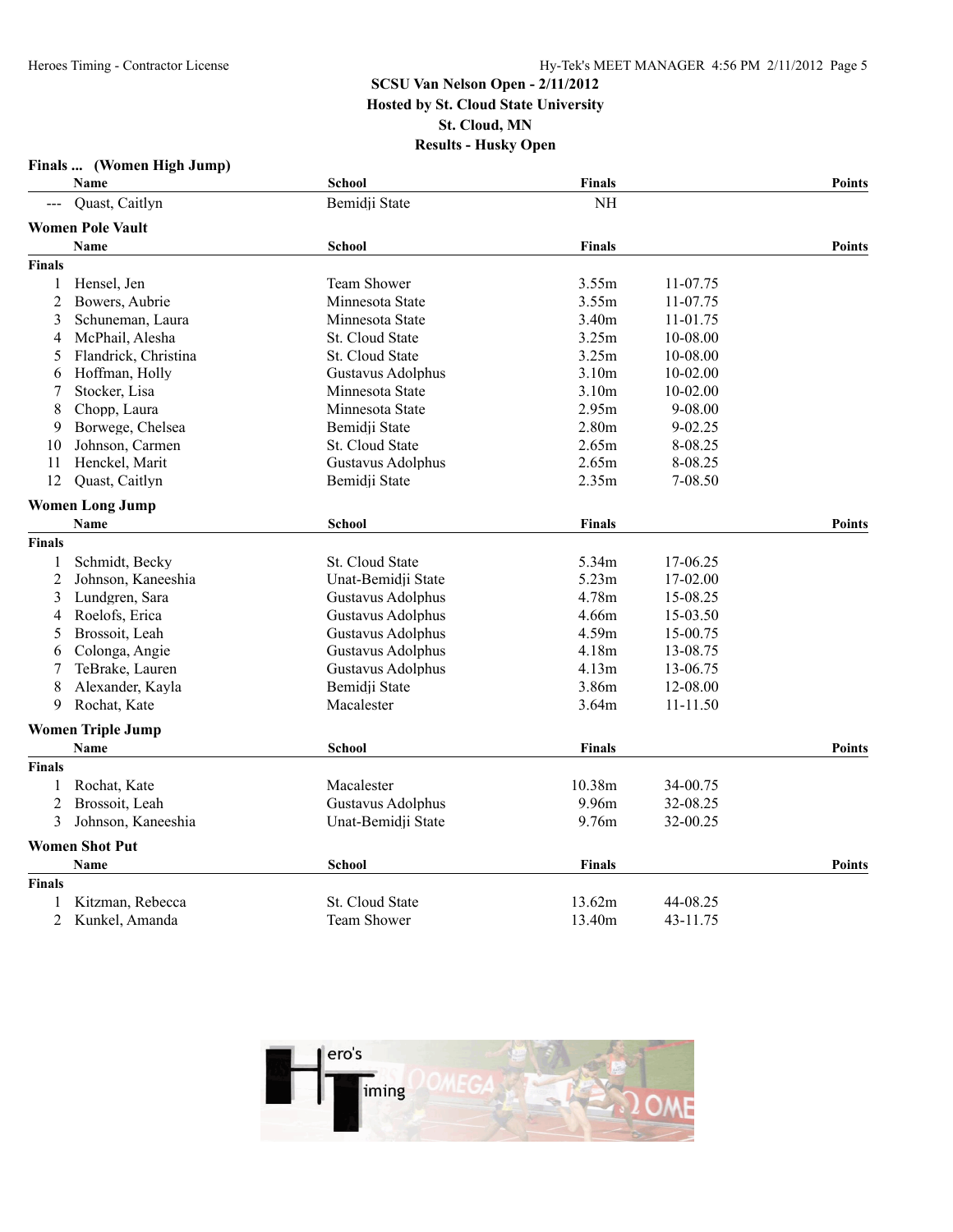#### **Finals ... (Women Shot Put)**

|               | Name                      | <b>School</b>            | Finals        |                | <b>Points</b>    |
|---------------|---------------------------|--------------------------|---------------|----------------|------------------|
| 3             | Endreson, Megan           | Gustavus Adolphus        | 11.22m        | 36-09.75       |                  |
| 4             | Stampley, Morgan          | Minnesota State          | 10.94m        | 35-10.75       |                  |
| 5             | Hendericks, Briana        | Minnesota State          | 10.92m        | 35-10.00       |                  |
| 6             | Roelofs, Erica            | Gustavus Adolphus        | 10.72m        | 35-02.00       |                  |
| 7             | Maxon, Kaylee             | Gustavus Adolphus        | 10.24m        | 33-07.25       |                  |
| 8             | Goei, Stephanie           | Macalester               | 9.81m         | 32-02.25       |                  |
| 9             | Hegg, Denna               | Bemidji State            | 9.31m         | 30-06.50       |                  |
| 10            | Weiers, Elizabeth         | Gustavus Adolphus        | 9.05m         | 29-08.25       |                  |
| 11            | Lundgren, Sara            | Gustavus Adolphus        | 7.30m         | 23-11.50       |                  |
| 12            | Krepel, Katie             | Bemidji State            | 5.93m         | 19-05.50       |                  |
|               | <b>Women Weight Throw</b> |                          |               |                |                  |
|               | Name                      | <b>School</b>            | <b>Finals</b> |                | <b>Points</b>    |
| <b>Finals</b> |                           |                          |               |                |                  |
| 1             | Endreson, Megan           | Gustavus Adolphus        | 14.87m        | 48-09.50       |                  |
| 2             | Kitzman, Rebecca          | St. Cloud State          | 14.54m        | 47-08.50       |                  |
| 3             | Stampley, Morgan          | Minnesota State          | 14.44m        | 47-04.50       |                  |
| 4             | Ryan, Anna                | Minnesota State          | 13.56m        | 44-06.00       |                  |
| 5             | Goei, Stephanie           | Macalester               | 12.88m        | 42-03.25       |                  |
| 6             | Hendericks, Briana        | Minnesota State          | 12.86m        | 42-02.25       |                  |
| 7             | Hegg, Denna               | Bemidji State            | 11.25m        | 36-11.00       |                  |
| 8             | Weiers, Elizabeth         | Gustavus Adolphus        | 11.22m        | 36-09.75       |                  |
| 9             | Maxon, Kaylee             | Gustavus Adolphus        | 10.25m        | 33-07.50       |                  |
| 10            | Kalis, Jill               | <b>Gustavus Adolphus</b> | 10.05m        | 32-11.75       |                  |
| $\frac{1}{2}$ | Krepel, Katie             | Bemidji State            | <b>FOUL</b>   |                |                  |
|               | <b>Men 60 Meter Dash</b>  |                          |               |                |                  |
|               | Name                      | <b>School</b>            | <b>Seed</b>   | <b>Prelims</b> | <b>H#</b>        |
|               | <b>Preliminaries</b>      |                          |               |                |                  |
|               | Kawalawu, George          | St. Cloud State          | 6.84          | 6.90 $q$       | $\mathbf{1}$     |
| 2             | Brownell, Tendeh          | St. Cloud State          | 6.94          | $7.04$ q       | $\sqrt{2}$       |
| 3             | Cheneyon, Leon            | St. Cloud State          | 7.01          | $7.06$ q       | $\mathfrak{Z}$   |
| 4             | Riegel, Blair             | Gustavus Adolphus        | 7.19          | $7.09$ q       | $\overline{3}$   |
| 5             | Luke, Hillary             | Unat-St. Cloud State     | 7.18          | $7.14$ q       | $\overline{3}$   |
| 6             | Dvorak, Matt              | Gustavus Adolphus        | 7.07          | $7.17$ q       | $\mathbf{1}$     |
| 7             | Scott, Alfonso            | St. Cloud State          | 7.03          | 7.20 q         | $\boldsymbol{2}$ |
| 7             | Kaburu, Reuben            | Unat-St. Cloud State     | 7.16          | 7.20 q         | $\overline{2}$   |
| 9             | Trisko, Nick              | Team Shower              | 7.15          | 7.20           | $\mathbf{1}$     |
| 10            | Gbarbea, Darka            | Unattached               |               | 7.27           | $\overline{2}$   |
| 11            | Mathe, Lucas              | St. Cloud State          | 7.33          | 7.29           | 1                |
| 12            | Parker, Steven            | St. Cloud State          | 7.28          | 7.30           | $\mathbf{1}$     |
| 13            | Dubose, Jeffrey           | Gustavus Adolphus        | 7.45          | 7.38           | 3                |

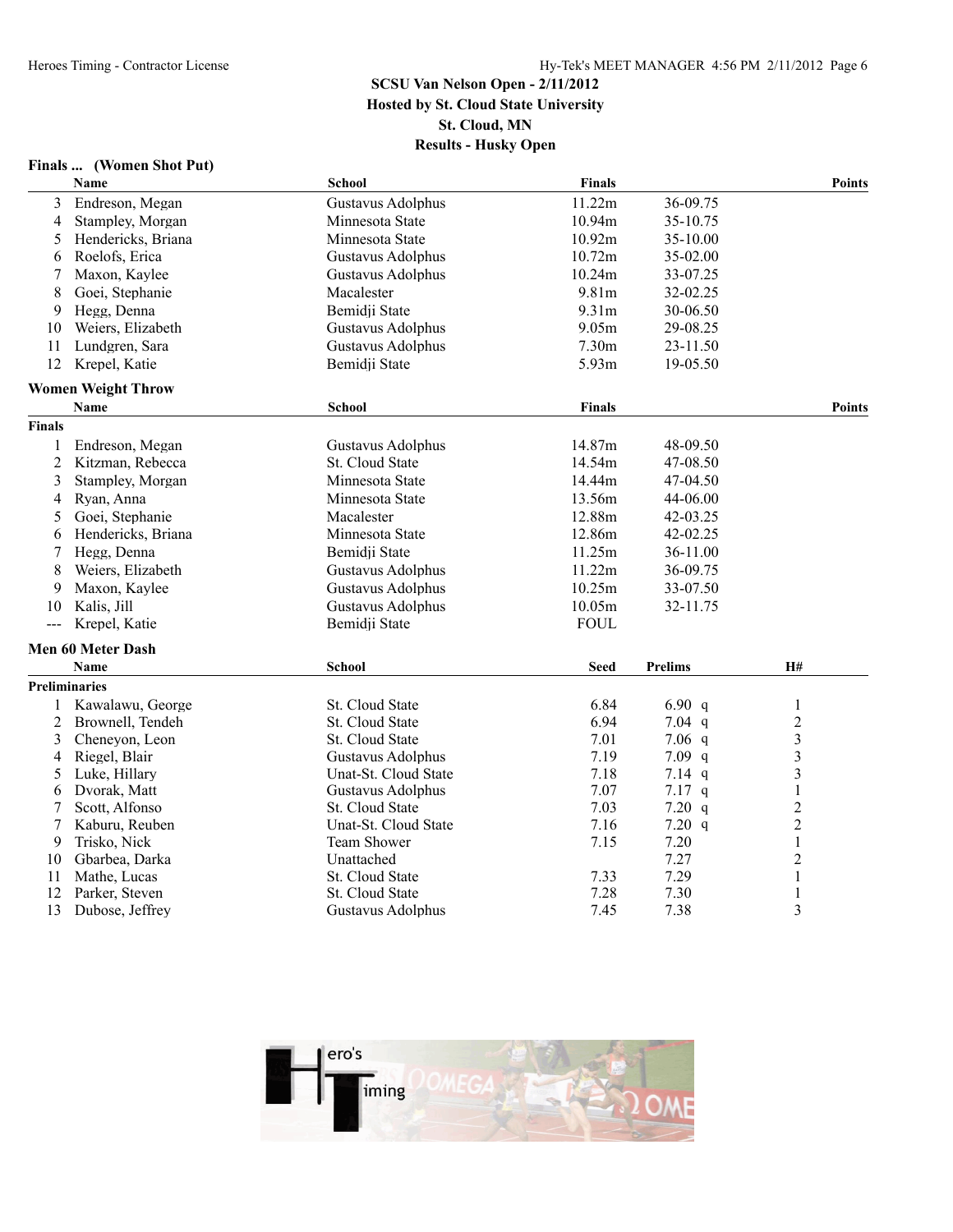#### **Preliminaries ... (Men 60 Meter Dash) Name School Seed Prelims H#** 14 Campbell, Brent 15 Barett, Derek 15 Barett, Derek 15 Barett, Derek 15 Barett, Derek 15 Barett, Derek 15 Barett, Derek 15 Barett, Derek 15 Barett, Derek 15 Barett, Derek 15 Barett, Derek 15 Barett, Derek 15 Barett, Derek 15 Barett, Derek St. Cloud State 7.51 7.47 3<br>16 Davis, Jeremy St. Cloud State 7.53 7.54 2 16 Davis, Jeremy St. Cloud State 7.53 7.54 17 Kriegel, Mason Macalester 7.54 7.58 1 18 Brenny, William St. Cloud State 7.64 7.78 1<br>19 Van Orsdel, Zach Gustavus Adolphus 7.75 7.79 3 19 Van Orsdel, Zach Gustavus Adolphus 7.75 7.79<br>20 Lefler, Chris Team Shower 7.25 7.83 2 Lefler, Chris Team Shower 7.25 7.83 2 21 Fuller, Andrew St. Cloud State 8.23 1 22 Bauleke, Cody **Contract Contract Contract Contract Contract Contract Contract Contract Contract Contract Contract Contract Contract Contract Contract Contract Contract Contract Contract Contract Contract Contract Contra Men 60 Meter Dash Name School Prelims Finals Points Finals** 1 Kawalawu, George St. Cloud State 6.90 6.86 2 Brownell, Tendeh St. Cloud State 7.04 7.01 7.01 3 Riegel, Blair Gustavus Adolphus 7.09 7.06 4 Dvorak, Matt Gustavus Adolphus 7.17 7.13 5 Scott, Alfonso St. Cloud State 7.20 7.17 6 Luke, Hillary Unat-St. Cloud State 7.14 7.20 7 Kaburu, Reuben Unat-St. Cloud State **Men 200 Meter Dash Name School Seed Finals H# Points Finals** 1 Riegel, Blair **Gustavus Adolphus** 22.61 22.55 1 2 Gustafson, Anthony Minnesota State 22.17 22.66 1<br>3 Brownell Tendeh St. Cloud State 22.63 22.91 2 3 Brownell, Tendeh St. Cloud State 22.63 22.91 2<br>4 Trisko. Nick 22.80 23.28 2 4 Trisko, Nick Team Shower 22.80 23.28 2 5 Gbarbea, Darka Unattached 23.44 1 6 Dvorak, Matt Gustavus Adolphus 23.27 23.45 2 7 Campbell, Brent Macalester 24.57 24.32 4 8 Parker, Steven St. Cloud State 24.09 24.33 3<br>
9 Barett, Derek St. Cloud State 24.04 24.36 3 9 Barett, Derek St. Cloud State 24.04 24.36 3<br>
0 Davis, Jeremy St. Cloud State 24.25 24.82 3 10 Davis, Jeremy St. Cloud State 24.25 24.82 3<br>11 Scott, Alfonso St. Cloud State 23.01 24.97 2 11 Scott, Alfonso 24.97 21.01 St. Cloud State 23.01 24.97 12 Van Orsdel, Zach Gustavus Adolphus 25.00 25.06 4 **Men 400 Meter Dash Name School Seed Finals H# Points Finals** 1 Cheneyon, Leon St. Cloud State 50.00 50.87 1<br>2 Kaburu, Reuben Unat-St. Cloud State 51.21 51.57 1 2 Kaburu, Reuben Unat-St. Cloud State 51.21 51.57 1

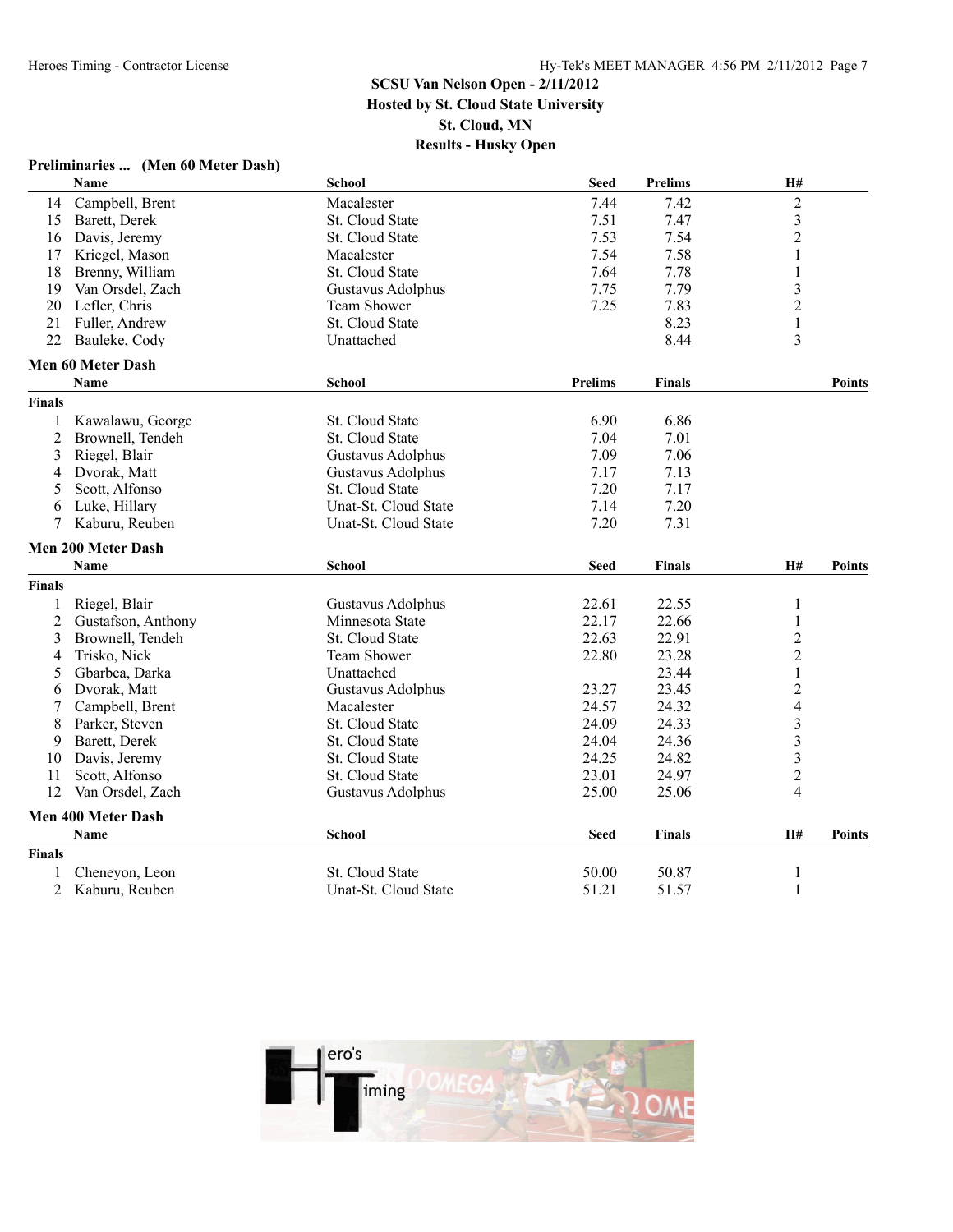|               | Finals  (Men 400 Meter Dash) |                        |             |               |                         |               |
|---------------|------------------------------|------------------------|-------------|---------------|-------------------------|---------------|
|               | Name                         | <b>School</b>          | <b>Seed</b> | <b>Finals</b> | H#                      | Points        |
| 3             | Jorgenson, Eric              | Gustavus Adolphus      | 51.50       | 51.61         | $\mathbf{1}$            |               |
| 4             | Luke, Hillary                | Unat-St. Cloud State   | 53.00       | 51.63         | 1                       |               |
| 5             | Johnson, David               | Gustavus Adolphus      | 53.42       | 53.82         | $\overline{c}$          |               |
| 6             | Prendergast, Damion          | Macalester             | 55.09       | 54.04         | $\overline{\mathbf{c}}$ |               |
| 7             | Faulkner, Ben                | Macalester             | 55.02       | 54.78         | $\overline{c}$          |               |
| 8             | Nakayama, So                 | Macalester             | 58.44       | 56.22         | $\overline{2}$          |               |
|               | Men 600 Meter Run            |                        |             |               |                         |               |
|               | <b>Name</b>                  | <b>School</b>          | <b>Seed</b> | <b>Finals</b> |                         | <b>Points</b> |
| <b>Finals</b> |                              |                        |             |               |                         |               |
| 1             | Anenson, Eric                | Minnesota State        | 1:22.41     | 1:27.00       |                         |               |
| 2             | Schoneberger, Alexander      | Minnesota State        |             | 1:28.61       |                         |               |
|               | Men 800 Meter Run            |                        |             |               |                         |               |
|               | <b>Name</b>                  | <b>School</b>          | <b>Seed</b> | <b>Finals</b> |                         | <b>Points</b> |
| <b>Finals</b> |                              |                        |             |               |                         |               |
| 1             | Windholz, Lucas              | <b>St. Cloud State</b> | 1:57.22     | 2:02.96       |                         |               |
| 2             | Jorgenson, Eric              | Gustavus Adolphus      | 1:57.51     | 2:03.02       |                         |               |
| 3             | Anenson, Eric                | Minnesota State        | 1:56.45     | 2:03.58       |                         |               |
| 4             | Voss, Dan                    | Macalester             | 2:01.66     | 2:04.19       |                         |               |
| 5             | Carlson, Matt                | Gustavus Adolphus      | 2:07.62     | 2:04.82       |                         |               |
| 6             | Weberg, Alex                 | Macalester             | 2:04.82     | 2:05.01       |                         |               |
| 7             | Mohamed, Abdirashid          | St. Cloud State        | 1:58.00     | 2:05.19       |                         |               |
| 8             | Nurie, Mammed                | St. Cloud State        | 2:04.00     | 2:06.93       |                         |               |
| 9             | Maile, Paul                  | St. Cloud State        | 2:04.00     | 2:09.05       |                         |               |
| 10            | Chase, Nathaniel             | Gustavus Adolphus      | 2:08.00     | 2:14.05       |                         |               |
| 11            | Gronau, Daniel               | Gustavus Adolphus      | 2:12.00     | 2:14.45       |                         |               |
|               | Men 1000 Meter Run           |                        |             |               |                         |               |
|               | Name                         | <b>School</b>          | <b>Seed</b> | <b>Finals</b> |                         | Points        |
| <b>Finals</b> |                              |                        |             |               |                         |               |
| 1             | Stocker, Matthew             | Minnesota State        | 2:32.84     | 2:34.03       |                         |               |
| 2             | Mellman, Joshua              | Minnesota State        | 2:33.12     | 2:36.53       |                         |               |
| 3             | Davenport, Tanner            | Gustavus Adolphus      | 2:36.50     | 2:36.65       |                         |               |
| 4             | Ness, Ryan                   | Minnesota State        | 2:33.00     | 2:37.32       |                         |               |
| 5             | Duley, Stephen               | Minnesota State        | 2:33.00     | 2:48.74       |                         |               |
|               | Men 1 Mile Run               |                        |             |               |                         |               |
|               | <b>Name</b>                  | <b>School</b>          | <b>Seed</b> | <b>Finals</b> |                         | <b>Points</b> |
| <b>Finals</b> |                              |                        |             |               |                         |               |
| 1             | Hicks, Jared                 | St. Cloud State        | 4:28.00     | 4:32.55       |                         |               |
| 2             | Saul, Dylan                  | Macalester             | 4:40.94     | 4:42.22       |                         |               |
| 3             | Biggers, Carl                | Macalester             | 4:48.15     | 4:43.98       |                         |               |

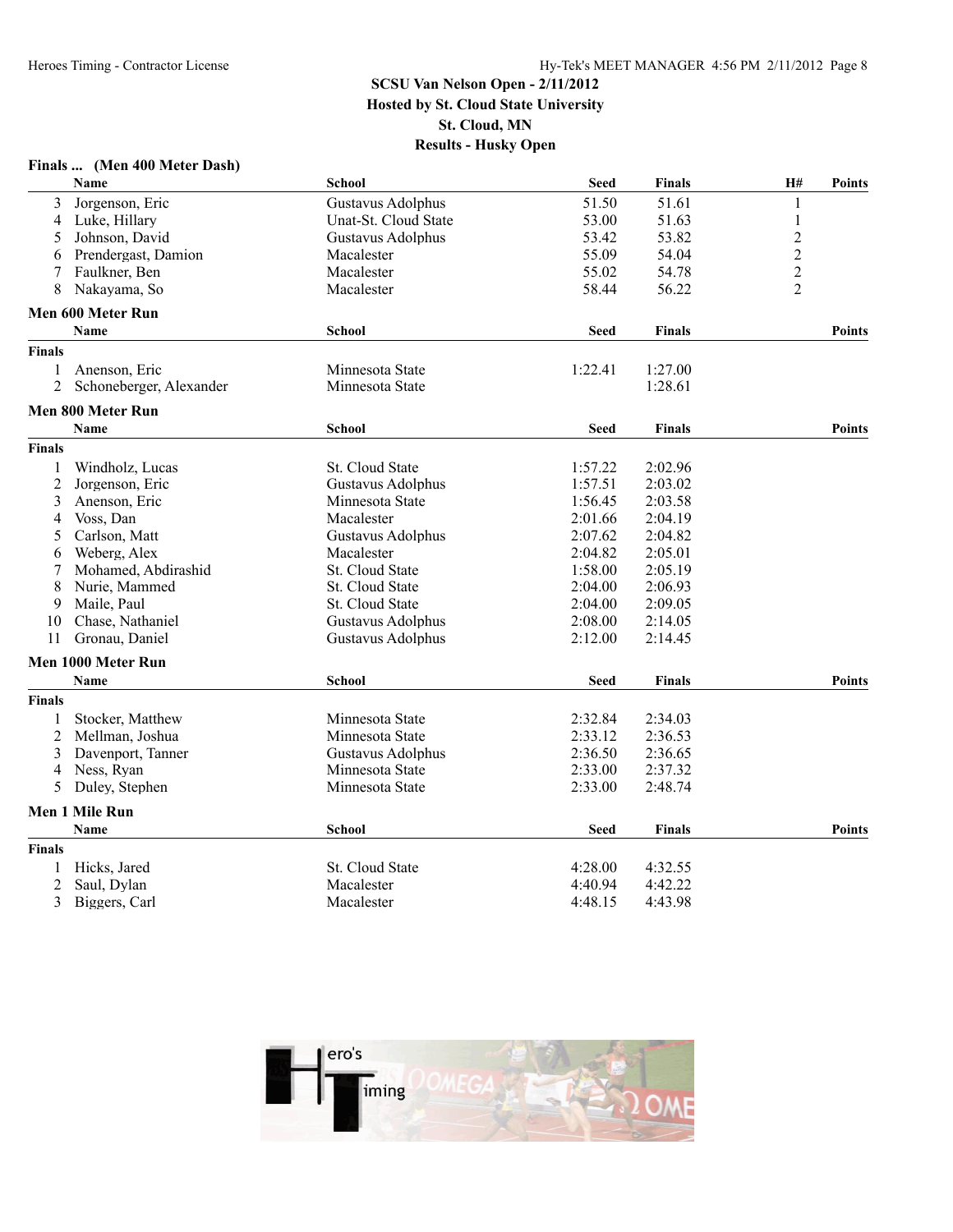#### **Finals ... (Men 1 Mile Run)**

|                | Name                        | <b>School</b>            | <b>Seed</b> | Finals         | <b>Points</b> |
|----------------|-----------------------------|--------------------------|-------------|----------------|---------------|
| 4              | Claybaugh, Chad             | <b>Gustavus Adolphus</b> | 4:50.00     | 4:48.55        |               |
| 5              | Sutley, Ryan                | Macalester               | 4:49.07     | 4:51.94        |               |
| 6              | Weiner, Ben                 | Gustavus Adolphus        | 4:51.27     | 4:52.31        |               |
|                | Brenberg, Thomas            | Gustavus Adolphus        | 4:50.00     | 4:53.51        |               |
| 8              | Theisen, Nick               | Gustavus Adolphus        | 4:52.64     | 4:57.93        |               |
| 9              | Steele, Pete                | Macalester               | 4:51.99     | 5:09.41        |               |
| 10             | Martinez, Carlos            | Macalester               | 5:12.49     | 5:19.83        |               |
| 11             | Scepaniak, Adam             | <b>Team Shower</b>       | 5:15.00     | 6:17.43        |               |
|                | Men 3000 Meter Run          |                          |             |                |               |
|                | <b>Name</b>                 | <b>School</b>            | Seed        | <b>Finals</b>  | <b>Points</b> |
| <b>Finals</b>  |                             |                          |             |                |               |
| 1              | Eklof, Garrett              | Minnesota State          | 8:53.86     | 8:58.16        |               |
| $\overline{2}$ | Bartley, Mark               | Gustavus Adolphus        | 9:05.00     | 9:01.32        |               |
| 3              | Jimenez, Auburn             | Macalester               | 9:05.38     | 9:02.46        |               |
| 4              | Emo, Dillon                 | <b>Gustavus Adolphus</b> | 9:17.11     | 9:10.82        |               |
| 5              | Renier, Joseph              | Gustavus Adolphus        | 9:45.44     | 9:16.72        |               |
| 6              | Mayhew, Ben                 | Macalester               | 9:06.58     | 9:16.89        |               |
|                | Becher, Leighton            | Gustavus Adolphus        | 9:20.49     | 9:17.82        |               |
| 8              | Keefe, Andrew               | Macalester               | 9:12.08     | 9:18.03        |               |
| 9              | Ellison, David              | Macalester               |             | 9:20.35        |               |
| 10             | St. John, Ollie             | Macalester               | 9:20.19     | 9:29.15        |               |
| 11             | Waltman, Mike               | Macalester               | 9:18.95     | 9:33.99        |               |
| 12             | Riegel, Mark                | Macalester               | 9:42.33     | 9:51.31        |               |
| 13             | Biggers, Eric               | Macalester               | 9:35.75     | 9:57.16        |               |
| 14             | Petri, Carl                 | Macalester               | 9:57.20     | 9:58.07        |               |
|                | Men 5000 Meter Run          |                          |             |                |               |
|                | <b>Name</b>                 | School                   | <b>Seed</b> | <b>Finals</b>  | <b>Points</b> |
| <b>Finals</b>  |                             |                          |             |                |               |
|                | Mountain, Tom               | <b>St. Cloud State</b>   | 16:03.24    | 16:19.04       |               |
| $\overline{c}$ | Pieper, David               | Unat-St. Cloud State     | 16:30.00    | 16:32.10       |               |
| 3              | Greenwood, Paul             | St. Cloud State          | 16:30.00    | 16:46.14       |               |
|                | <b>Men 60 Meter Hurdles</b> |                          |             |                |               |
|                | <b>Name</b>                 | <b>School</b>            | <b>Seed</b> | <b>Prelims</b> |               |
|                | <b>Preliminaries</b>        |                          |             |                |               |
| 1              | Held, Ben                   | <b>Team Shower</b>       | 8.60        | $8.65$ q       |               |
| 2              | Barett, Derek               | St. Cloud State          | 8.59        | $8.71\ q$      |               |
| 3              | Davis, Jeremy               | <b>St. Cloud State</b>   | 8.67        | $8.73$ q       |               |
| 4              | Ryan, James                 | Unat-St. Cloud State     | 9.02        | 8.98q          |               |
| 5              | Groskreutz, Steve           | Gustavus Adolphus        | 8.66        | 9.09 q         |               |

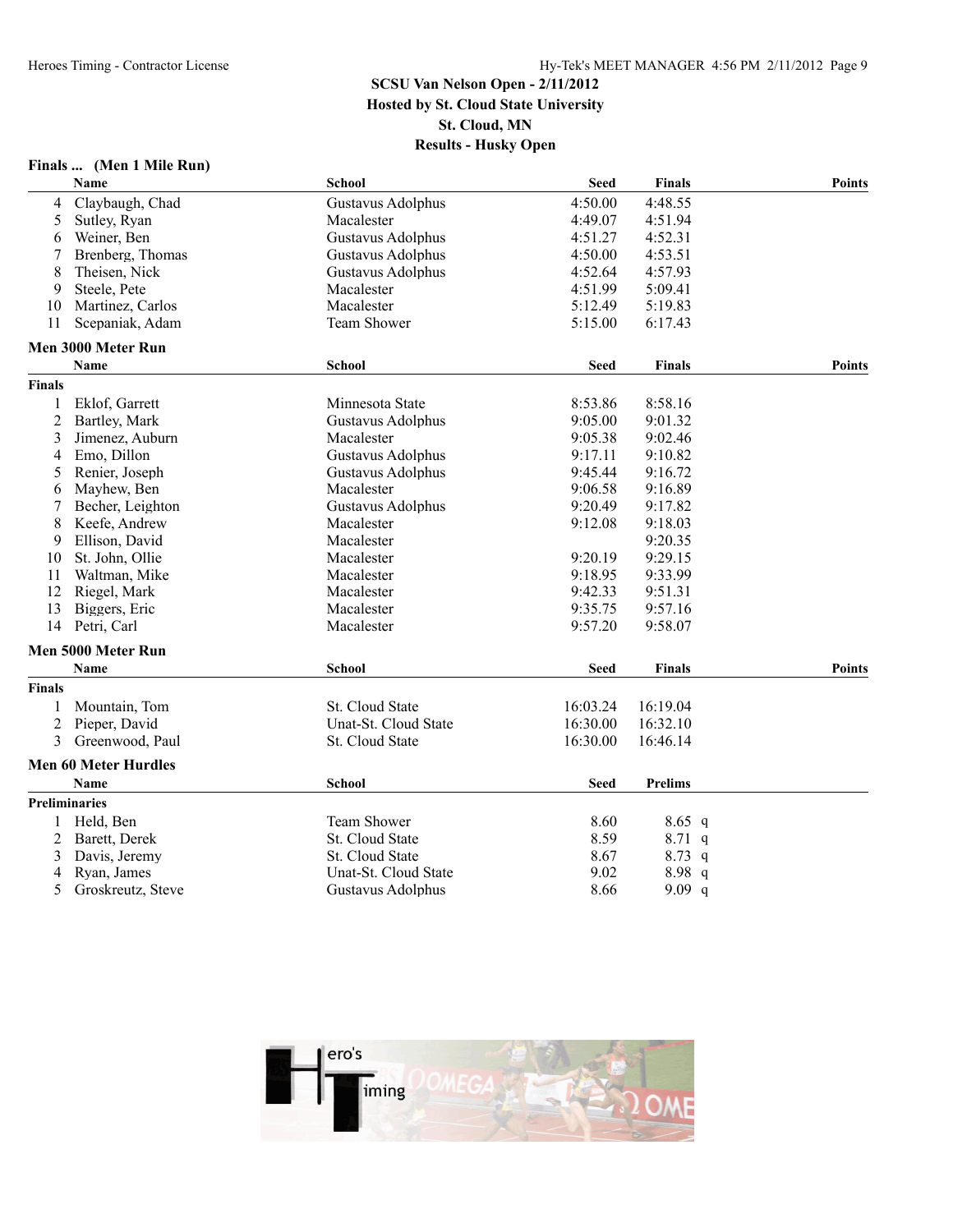|                     | Preliminaries  (Men 60 Meter Hurdles) |                        |                |                |               |
|---------------------|---------------------------------------|------------------------|----------------|----------------|---------------|
|                     | Name                                  | <b>School</b>          | Seed           | <b>Prelims</b> |               |
|                     | 6 Flotterud, Matt                     | Gustavus Adolphus      | 8.93           | 9.31 $q$       |               |
|                     | <b>Men 60 Meter Hurdles</b>           |                        |                |                |               |
|                     | Name                                  | <b>School</b>          | <b>Prelims</b> | <b>Finals</b>  | <b>Points</b> |
| <b>Finals</b>       |                                       |                        |                |                |               |
| 1                   | Davis, Jeremy                         | <b>St. Cloud State</b> | 8.73           | 8.58           |               |
| 2                   | Held, Ben                             | Team Shower            | 8.65           | 8.66           |               |
| 3                   | Barett, Derek                         | St. Cloud State        | 8.71           | 8.78           |               |
| 4                   | Flotterud, Matt                       | Gustavus Adolphus      | 9.31           | 9.09           |               |
| 5                   | Groskreutz, Steve                     | Gustavus Adolphus      | 9.09           | 9.17           |               |
| $---$               | Ryan, James                           | Unat-St. Cloud State   | 8.98           | DQ             |               |
|                     | Men 4x400 Meter Relay                 |                        |                |                |               |
|                     | Team                                  | Relay                  | <b>Seed</b>    | <b>Finals</b>  | <b>Points</b> |
| <b>Finals</b>       |                                       |                        |                |                |               |
| 1                   | St. Cloud State                       | A                      | 3:27.00        | 3:26.67        |               |
| 2                   | Gustavus Adolphus                     | A                      | 3:28.76        | 3:29.55        |               |
| 3                   | Macalester                            | A                      | 3:34.00        | 3:40.81        |               |
| 4                   | Gustavus Adolphus                     | $\, {\bf B}$           | 3:40.00        | 3:50.91        |               |
| 5                   | <b>Team Shower</b>                    | A                      | 3:50.00        | 3:50.92        |               |
| 6                   | Macalester                            | B                      | 3:42.00        | 4:01.00        |               |
|                     | <b>Men High Jump</b>                  |                        |                |                |               |
|                     | <b>Name</b>                           | <b>School</b>          | <b>Finals</b>  |                | <b>Points</b> |
| <b>Finals</b>       |                                       |                        |                |                |               |
|                     | Flotterud, Matt                       | Gustavus Adolphus      | 1.78m          | 5-10.00        |               |
| $\qquad \qquad - -$ | Bauleke, Cody                         | Unattached             | NH             |                |               |
|                     | <b>Men Pole Vault</b>                 |                        |                |                |               |
|                     | Name                                  | <b>School</b>          | <b>Finals</b>  |                | <b>Points</b> |
| <b>Finals</b>       |                                       |                        |                |                |               |
|                     | Owens, Josh                           | Gustavus Adolphus      | 4.65m          | 15-03.00       |               |
| $\overline{c}$      | Clause, Cameron                       | Gustavus Adolphus      | 4.65m          | 15-03.00       |               |
| 3                   | Fuller, Andrew                        | St. Cloud State        | 4.65m          | 15-03.00       |               |
| 4                   | Brenny, William                       | St. Cloud State        | 4.35m          | 14-03.25       |               |
| 5                   | Dubose, Jeffrey                       | Gustavus Adolphus      | 4.20m          | 13-09.25       |               |
| 6                   | Mathe, Lucas                          | St. Cloud State        | 4.20m          | 13-09.25       |               |
| 7                   | Thakor, Neehar                        | Macalester             | 4.05m          | 13-03.50       |               |
| 8                   | Kriegel, Mason                        | Macalester             | 4.05m          | 13-03.50       |               |
| 9                   | Sorensen, Dan                         | Macalester             | 3.30m          | 10-10.00       |               |
| 10                  | Ness, Ryan                            | Gustavus Adolphus      | 3.30m          | 10-10.00       |               |
| 10                  | Flotterud, Matt                       | Gustavus Adolphus      | 3.30m          | 10-10.00       |               |
|                     |                                       |                        |                |                |               |